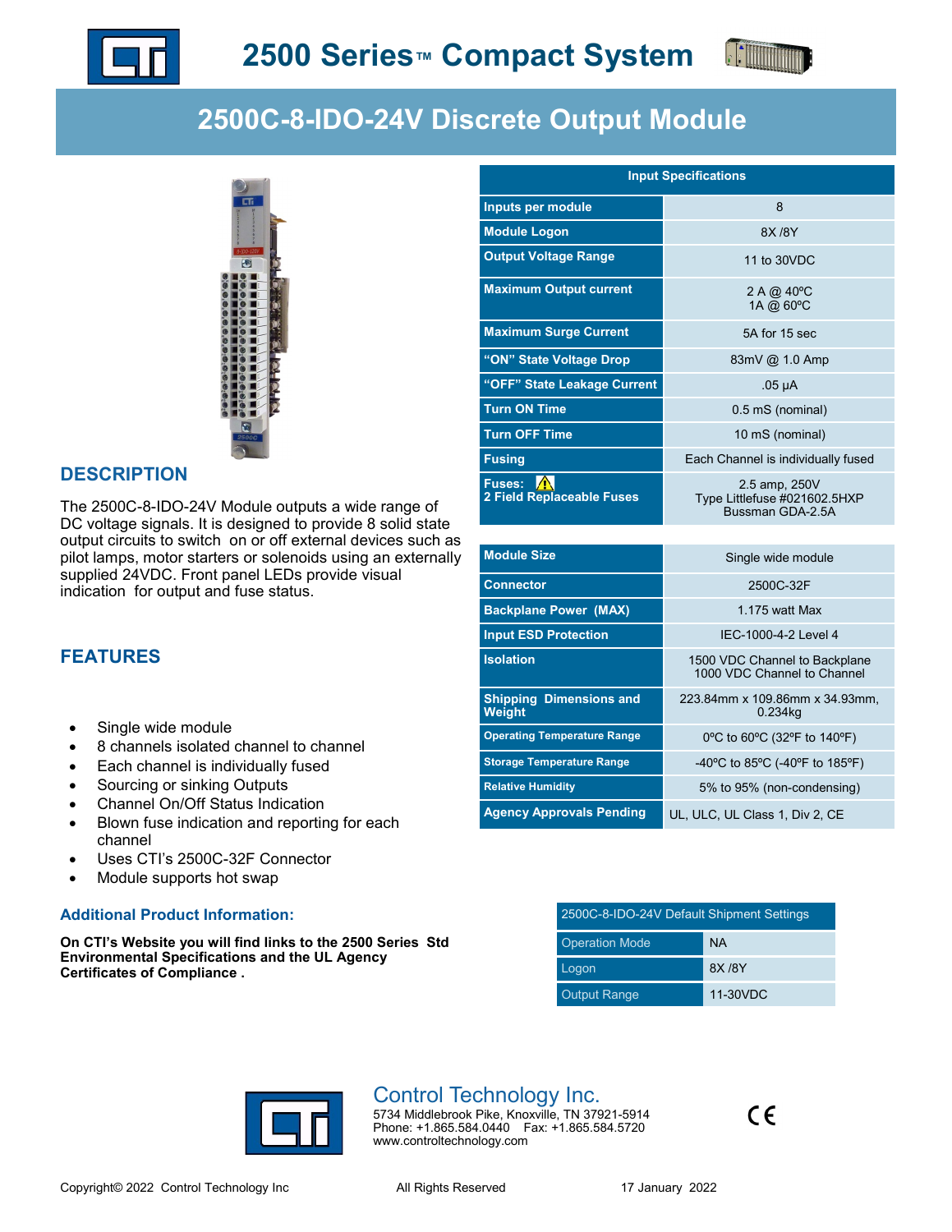



# **2500C-8-IDO-24V Discrete Output Module**



**Note:** All 8 Channels are individually fused.

Channel 1 thru 8 Fuses

### **Blown Fuse Operation Overview..**

Blown Fuse detection works when the Output Channel is wired and the output is turned on. If the fuse is blown the LED will turn ON and the associated X address will equal 1. If the Output Channel is turned off the LED indicator will turn OFF and the associated Blown Fuse Bit will equal 0 . The module does not Latch the Blown Fuse Input so the user application should trap for the reported Blown Fuse Bit while the Output is turned ON. This will allow logging and notification of the blown fuse event to your HMI stations and other reporting devices. Blown Fuse reporting on this module is for

| 2500C-8-IDO-24V PLC Log on 8X/8Y         |  |                   |  |  |  |                                 |                 |
|------------------------------------------|--|-------------------|--|--|--|---------------------------------|-----------------|
| Blown Fuse Reporting $8X$ Blown Fuse = 1 |  |                   |  |  |  |                                 |                 |
|                                          |  |                   |  |  |  | CH1 CH2 CH3 CH4 CH5 CH6 CH7 CH8 |                 |
| X1                                       |  | X2 X3 X4 X5 X6 X7 |  |  |  |                                 | X <sub>8</sub>  |
| Output Channel $8Y$ OFF = 0 ON = 1       |  |                   |  |  |  |                                 |                 |
| Y9                                       |  |                   |  |  |  | Y10 Y11 Y12 Y13 Y14 Y15         | Y <sub>16</sub> |

#### **Blown Fuse LED**

The Blown Fuse LED is illuminated when the Module detects a Blown Fuse.



## Control Technology Inc.

5734 Middlebrook Pike, Knoxville, TN 37921-5914 Phone: +1.865.584.0440 Fax: +1.865.584.5720 www.controltechnology.com